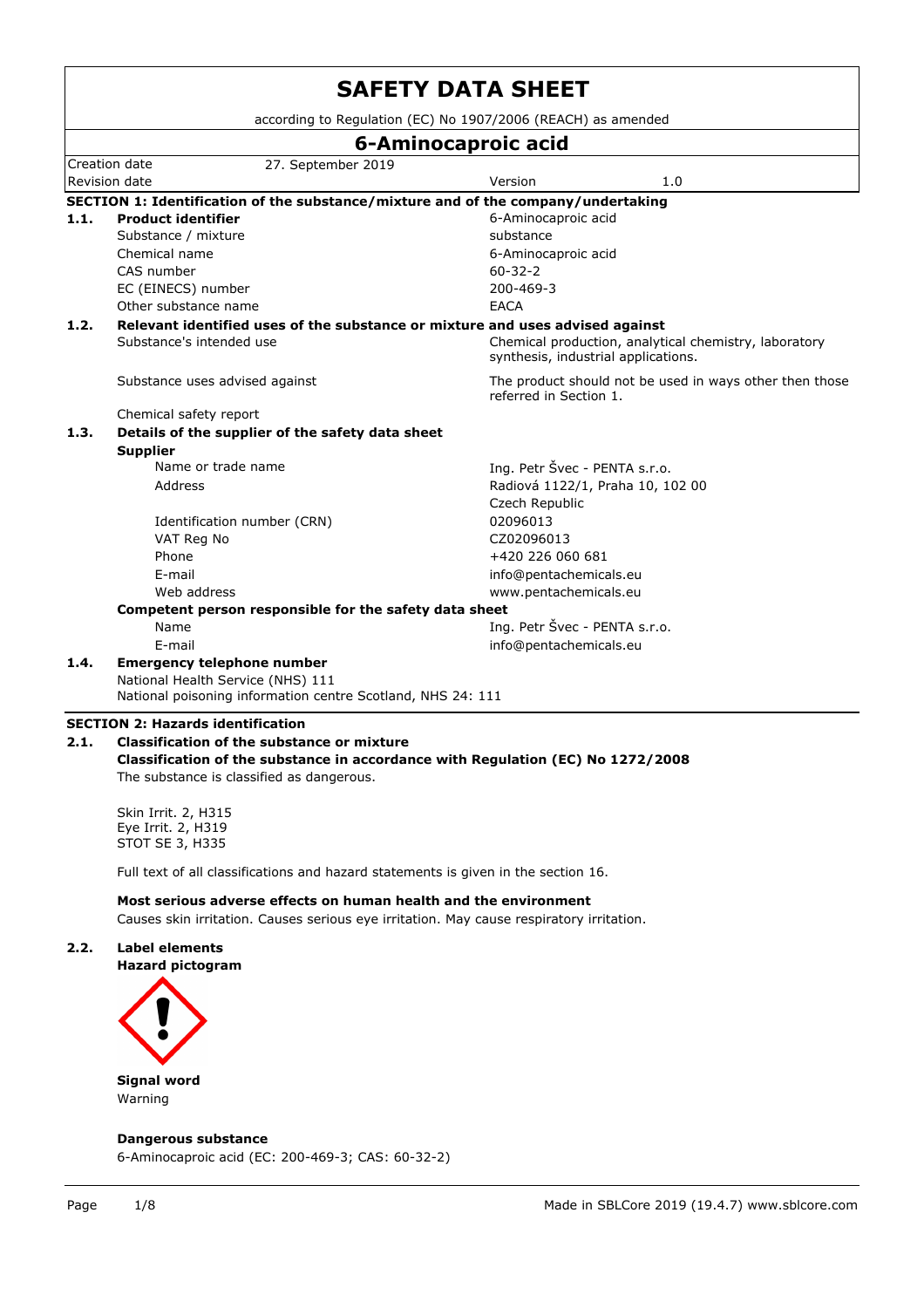according to Regulation (EC) No 1907/2006 (REACH) as amended

## **6-Aminocaproic acid**

Creation date 27. September 2019 Revision date Version 1.0

## **Hazard statements**

H315 Causes skin irritation. H319 Causes serious eye irritation. H335 May cause respiratory irritation.

### **Precautionary statements**

P261 Avoid breathing dust. P305+P351+P338 IF IN EYES: Rinse cautiously with water for several minutes. Remove contact lenses, if present and easy to do. Continue rinsing.

## **2.3. Other hazards**

Substance does not meet the criteria for PBT or vPvB in accordance with Annex XIII of Regulation (EC) No. 1907/2006 (REACH) as amended.

## **SECTION 3: Composition/information on ingredients**

## **3.1. Substances**

## **Chemical characterization**

The substance specified below.

| Identification numbers        | Substance name                                  | Content<br>in $%$<br>weight | Classification according to<br>Regulation (EC) No 1272/2008  | Note. |
|-------------------------------|-------------------------------------------------|-----------------------------|--------------------------------------------------------------|-------|
| CAS: 60-32-2<br>EC: 200-469-3 | substance main component<br>6-Aminocaproic acid | >99                         | Skin Irrit. 2, H315<br>Eye Irrit. 2, H319<br>STOT SE 3, H335 |       |

Full text of all classifications and hazard statements is given in the section 16.

## **SECTION 4: First aid measures**

### **4.1. Description of first aid measures**

Take care of your own safety. If any health problems are manifested or if in doubt, inform a doctor and show him information from this safety data sheet. If unconscious, put the person in the stabilized (recovery) position on his side with his head slightly bent backwards and make sure that airways are free; never induce vomiting. If the person vomits by himself, make sure that the vomit is not inhaled. In life threatening conditions first of all provide resuscitation of the affected person and ensure medical assistance. Respiratory arrest - provide artificial respiration immediately. Cardiac arrest - provide indirect cardiac massage immediately.

### **If inhaled**

Terminate the exposure immediately; move the affected person to fresh air. Protect the person against growing cold. Provide medical treatment if irritation, dyspnoea or other symptoms persist.

### **If on skin**

Remove contaminated clothes. Wash the affected area with plenty of water, lukewarm if possible. Soap, soap solution or shampoo should be used if there is no skin injury. Provide medical treatment if skin irritation persists.

### **If in eyes**

Rinse eyes immediately with a flow of running water, open the eyelids (also using force if needed); remove contact lenses immediately if worn by the affected person. Rinsing should continue at least for 10 minutes. Provide medical treatment, specialized if possible.

### **If swallowed**

DO NOT INDUCE VOMITING! Rinse out the mouth with water and provide 2-5 dL of water. Provide medical treatment if the person has any health problems.

## **4.2. Most important symptoms and effects, both acute and delayed**

### **If inhaled**

May cause respiratory irritation.

**If on skin**

Causes skin irritation.

## **If in eyes**

Causes serious eye irritation.

**If swallowed**

Irritation, nausea.

**4.3. Indication of any immediate medical attention and special treatment needed** Symptomatic treatment.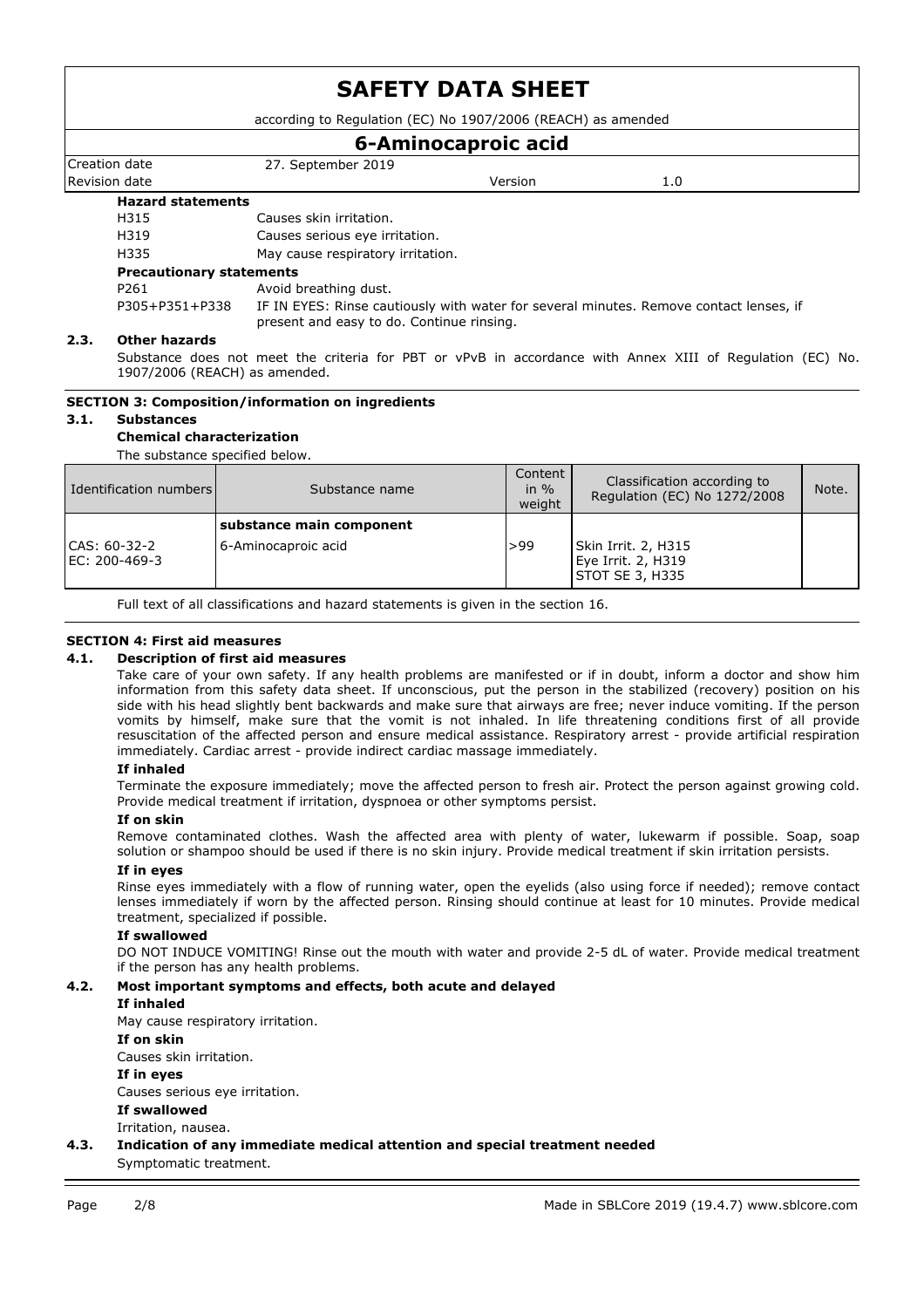according to Regulation (EC) No 1907/2006 (REACH) as amended

## **6-Aminocaproic acid**

Creation date 27. September 2019 Revision date and the Version of the Version of the Version of the Version of the Version of the Version of the Version of the Version of the Version of the Version of the Version of the Version of the Version of the Versi

### **SECTION 5: Firefighting measures**

### **5.1. Extinguishing media**

### **Suitable extinguishing media**

Alcohol-resistant foam, carbon dioxide, powder, water spray jet, water mist.

## **Unsuitable extinguishing media**

Water - full jet.

### **5.2. Special hazards arising from the substance or mixture**

In the event of fire, carbon monoxide, carbon dioxide and other toxic gases may arise. Inhalation of hazardous degradation (pyrolysis) products may cause serious health damage.

### **5.3. Advice for firefighters**

Self-Contained Breathing Apparatus (SCBA) with a chemical protection suit only where personal (close) contact is likely. Use a self-contained breathing apparatus and full-body protective clothing. Do not allow run-off of contaminated fire extinguishing material to enter drains or surface and ground water.

### **SECTION 6: Accidental release measures**

### **6.1. Personal precautions, protective equipment and emergency procedures**

Use personal protective equipment for work. Follow the instructions in the Sections 7 and 8. Do not inhale dust. Prevent contact with skin and eyes.

### **6.2. Environmental precautions** Prevent contamination of the soil and entering surface or ground water.

## **6.3. Methods and material for containment and cleaning up**

Place the product mechanically in an appropriate manner. Dispose of the collected material according to the instructions in the section 13.

**6.4. Reference to other sections** See the Section 7, 8 and 13.

### **SECTION 7: Handling and storage**

## **7.1. Precautions for safe handling**

Do not inhale dust. Prevent contact with skin and eyes. Wash hands and exposed parts of the body thoroughly after handling. Use only outdoors or in a well-ventilated area. Use personal protective equipment as per Section 8. Observe valid legal regulations on safety and health protection.

## **7.2. Conditions for safe storage, including any incompatibilities**

Store in tightly closed containers in cold, dry and well ventilated areas designated for this purpose. Store locked up. Keep container tightly closed.

### **7.3. Specific end use(s)** not available

### **SECTION 8: Exposure controls/personal protection**

### **8.1. Control parameters**

none

### **8.2. Exposure controls**

Follow the usual measures intended for health protection at work and especially for good ventilation. This can be achieved only by local suction or efficient general ventilation. If exposure limits cannot be observed in this mode, suitable protection of airways must be used. Do not eat, drink and smoke during work. Wash your hands thoroughly with water and soap after work and before breaks for a meal and rest.

### **Eye/face protection**

#### Protective goggles.

#### **Skin protection**

Hand protection: Protective gloves resistant to the product. When choosing appropriate thickness, material and permeability of the gloves, observe recommendations of their particular manufacturer. Observe other recommendations of the manufacturer. Other protection: protective workwear. Contaminated skin should be washed thoroughly.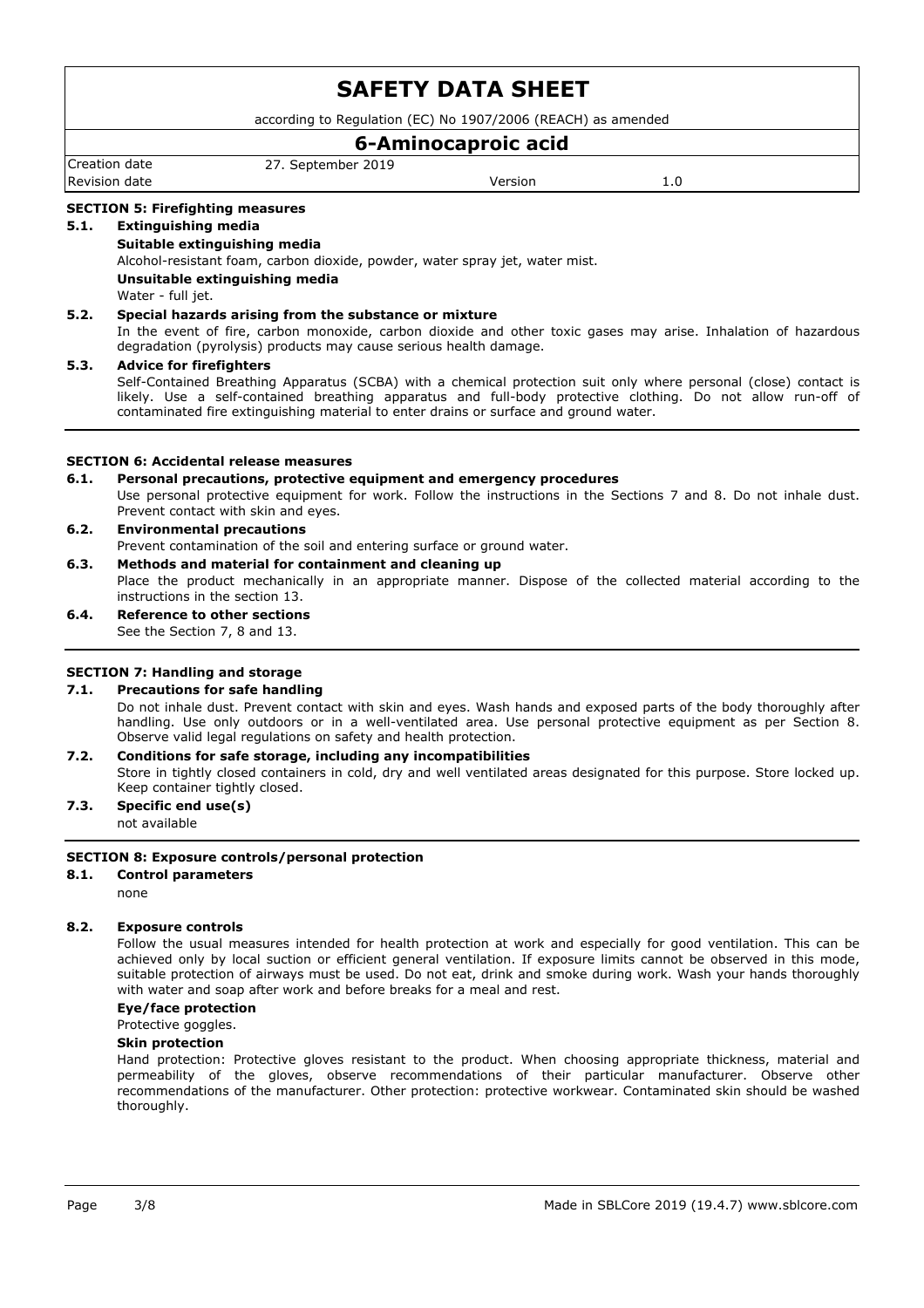|       | according to Regulation (EC) No 1907/2006 (REACH) as amended                                                                               |                     |     |  |  |  |  |  |  |  |  |  |
|-------|--------------------------------------------------------------------------------------------------------------------------------------------|---------------------|-----|--|--|--|--|--|--|--|--|--|
|       |                                                                                                                                            | 6-Aminocaproic acid |     |  |  |  |  |  |  |  |  |  |
|       | Creation date<br>27. September 2019                                                                                                        |                     |     |  |  |  |  |  |  |  |  |  |
|       | Revision date                                                                                                                              | Version             | 1.0 |  |  |  |  |  |  |  |  |  |
|       | <b>Respiratory protection</b>                                                                                                              |                     |     |  |  |  |  |  |  |  |  |  |
|       | Half-mask with anti-dust filter when the exposition limits of substances are exceeded or in the location with<br>insufficient ventilation. |                     |     |  |  |  |  |  |  |  |  |  |
|       | <b>Thermal hazard</b>                                                                                                                      |                     |     |  |  |  |  |  |  |  |  |  |
|       | Not available.                                                                                                                             |                     |     |  |  |  |  |  |  |  |  |  |
|       | <b>Environmental exposure controls</b>                                                                                                     |                     |     |  |  |  |  |  |  |  |  |  |
|       | Observe usual measures for protection of the environment, see Section 6.2.                                                                 |                     |     |  |  |  |  |  |  |  |  |  |
|       | <b>SECTION 9: Physical and chemical properties</b>                                                                                         |                     |     |  |  |  |  |  |  |  |  |  |
| 9.1.  | Information on basic physical and chemical properties                                                                                      |                     |     |  |  |  |  |  |  |  |  |  |
|       | Appearance                                                                                                                                 |                     |     |  |  |  |  |  |  |  |  |  |
|       | Physical state                                                                                                                             | solid at 20°C       |     |  |  |  |  |  |  |  |  |  |
|       | color                                                                                                                                      | white               |     |  |  |  |  |  |  |  |  |  |
|       | Odour                                                                                                                                      | without fragrance   |     |  |  |  |  |  |  |  |  |  |
|       | Odour threshold                                                                                                                            | data not available  |     |  |  |  |  |  |  |  |  |  |
|       | pH                                                                                                                                         | data not available  |     |  |  |  |  |  |  |  |  |  |
|       | Melting point/freezing point                                                                                                               | 207-209 °C          |     |  |  |  |  |  |  |  |  |  |
|       | Initial boiling point and boiling range                                                                                                    | data not available  |     |  |  |  |  |  |  |  |  |  |
|       | Flash point                                                                                                                                | data not available  |     |  |  |  |  |  |  |  |  |  |
|       | Evaporation rate                                                                                                                           | data not available  |     |  |  |  |  |  |  |  |  |  |
|       | Flammability (solid, gas)                                                                                                                  | data not available  |     |  |  |  |  |  |  |  |  |  |
|       | Upper/lower flammability or explosive limits                                                                                               |                     |     |  |  |  |  |  |  |  |  |  |
|       | flammability limits                                                                                                                        | data not available  |     |  |  |  |  |  |  |  |  |  |
|       | explosive limits                                                                                                                           | data not available  |     |  |  |  |  |  |  |  |  |  |
|       | Vapour pressure                                                                                                                            | data not available  |     |  |  |  |  |  |  |  |  |  |
|       | Vapour density                                                                                                                             | data not available  |     |  |  |  |  |  |  |  |  |  |
|       | Relative density                                                                                                                           | data not available  |     |  |  |  |  |  |  |  |  |  |
|       | Solubility(ies)                                                                                                                            |                     |     |  |  |  |  |  |  |  |  |  |
|       | solubility in water                                                                                                                        | data not available  |     |  |  |  |  |  |  |  |  |  |
|       | solubility in fats                                                                                                                         | data not available  |     |  |  |  |  |  |  |  |  |  |
|       | Partition coefficient: n-octanol/water                                                                                                     | data not available  |     |  |  |  |  |  |  |  |  |  |
|       | Auto-ignition temperature                                                                                                                  | data not available  |     |  |  |  |  |  |  |  |  |  |
|       | Decomposition temperature                                                                                                                  | data not available  |     |  |  |  |  |  |  |  |  |  |
|       | Viscosity                                                                                                                                  | data not available  |     |  |  |  |  |  |  |  |  |  |
|       | Explosive properties                                                                                                                       | data not available  |     |  |  |  |  |  |  |  |  |  |
|       | Oxidising properties                                                                                                                       | data not available  |     |  |  |  |  |  |  |  |  |  |
| 9.2.  | <b>Other information</b>                                                                                                                   |                     |     |  |  |  |  |  |  |  |  |  |
|       | Density                                                                                                                                    | data not available  |     |  |  |  |  |  |  |  |  |  |
|       | ignition temperature                                                                                                                       | data not available  |     |  |  |  |  |  |  |  |  |  |
|       |                                                                                                                                            |                     |     |  |  |  |  |  |  |  |  |  |
|       | <b>SECTION 10: Stability and reactivity</b>                                                                                                |                     |     |  |  |  |  |  |  |  |  |  |
| 10.1. | <b>Reactivity</b>                                                                                                                          |                     |     |  |  |  |  |  |  |  |  |  |

The substance is non-flammable.

## **10.2. Chemical stability** The product is stable under normal conditions.

- **10.3. Possibility of hazardous reactions**
- Unknown.

**10.4. Conditions to avoid**

The product is stable and no degradation occurs under normal use. Protect against flames, sparks, overheating and against frost.

## **10.5. Incompatible materials**

Protect against strong acids, bases and oxidizing agents.

# **10.6. Hazardous decomposition products**

Not developed under normal uses. Dangerous outcomes such as carbon monoxide and carbon dioxide are formed at high temperature and in fire.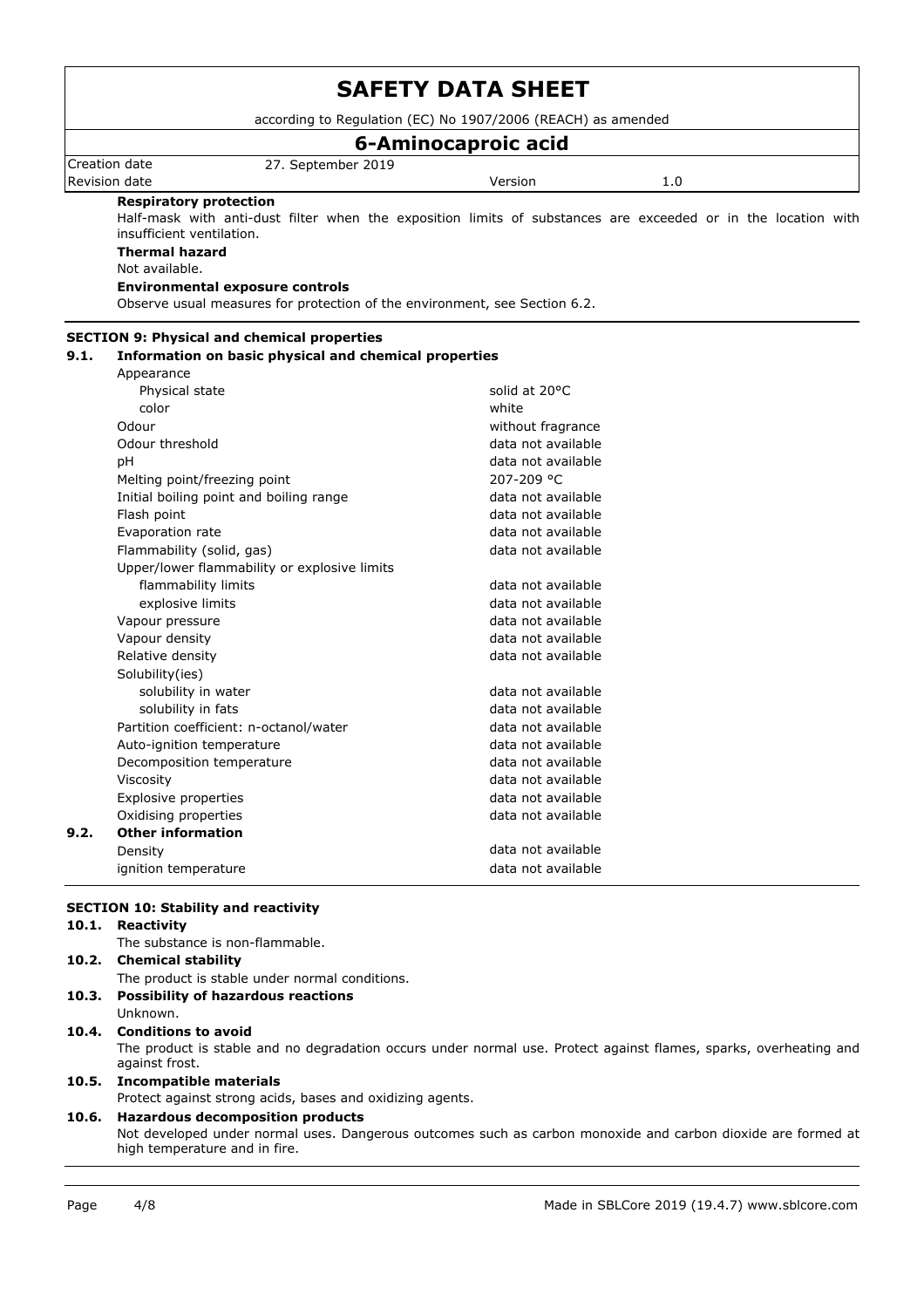according to Regulation (EC) No 1907/2006 (REACH) as amended

# **6-Aminocaproic acid**

Creation date 27. September 2019 Revision date **Version** 2.0

## **SECTION 11: Toxicological information**

### **11.1. Information on toxicological effects**

No toxicological data is available for the substance.

### **Acute toxicity**

Based on available data the classification criteria are not met.

### 6-Aminocaproic acid

| Route of exposure | Parameter | Value       | Time of<br>exposure | <b>Species</b> | Sex |
|-------------------|-----------|-------------|---------------------|----------------|-----|
| Oral              | LD50      | 14300 mg/kg |                     | Mouse          |     |

#### **Skin corrosion/irritation**

Causes skin irritation.

### **Serious eye damage/irritation**

Causes serious eye irritation.

#### **Respiratory or skin sensitisation**

Based on available data the classification criteria are not met.

### **Germ cell mutagenicity**

Based on available data the classification criteria are not met.

### **Carcinogenicity**

Based on available data the classification criteria are not met.

#### **Reproductive toxicity**

Based on available data the classification criteria are not met.

### **Toxicity for specific target organ - single exposure**

May cause respiratory irritation.

### **Toxicity for specific target organ - repeated exposure**

Based on available data the classification criteria are not met.

### **Aspiration hazard**

Based on available data the classification criteria are not met.

### **SECTION 12: Ecological information**

## **12.1. Toxicity**

### **Acute toxicity**

Based on available data the classification criteria are not met.

## **12.2. Persistence and degradability**

- Data not available.
- **12.3. Bioaccumulative potential** Not available.

## **12.4. Mobility in soil**

Not available.

### **12.5. Results of PBT and vPvB assessment**

Product does not contain any substance meeting the criteria for PBT or vPvB in accordance with the Annex XIII of Regulation (EC) No 1907/2006 (REACH) as amended.

#### **12.6. Other adverse effects** Not available.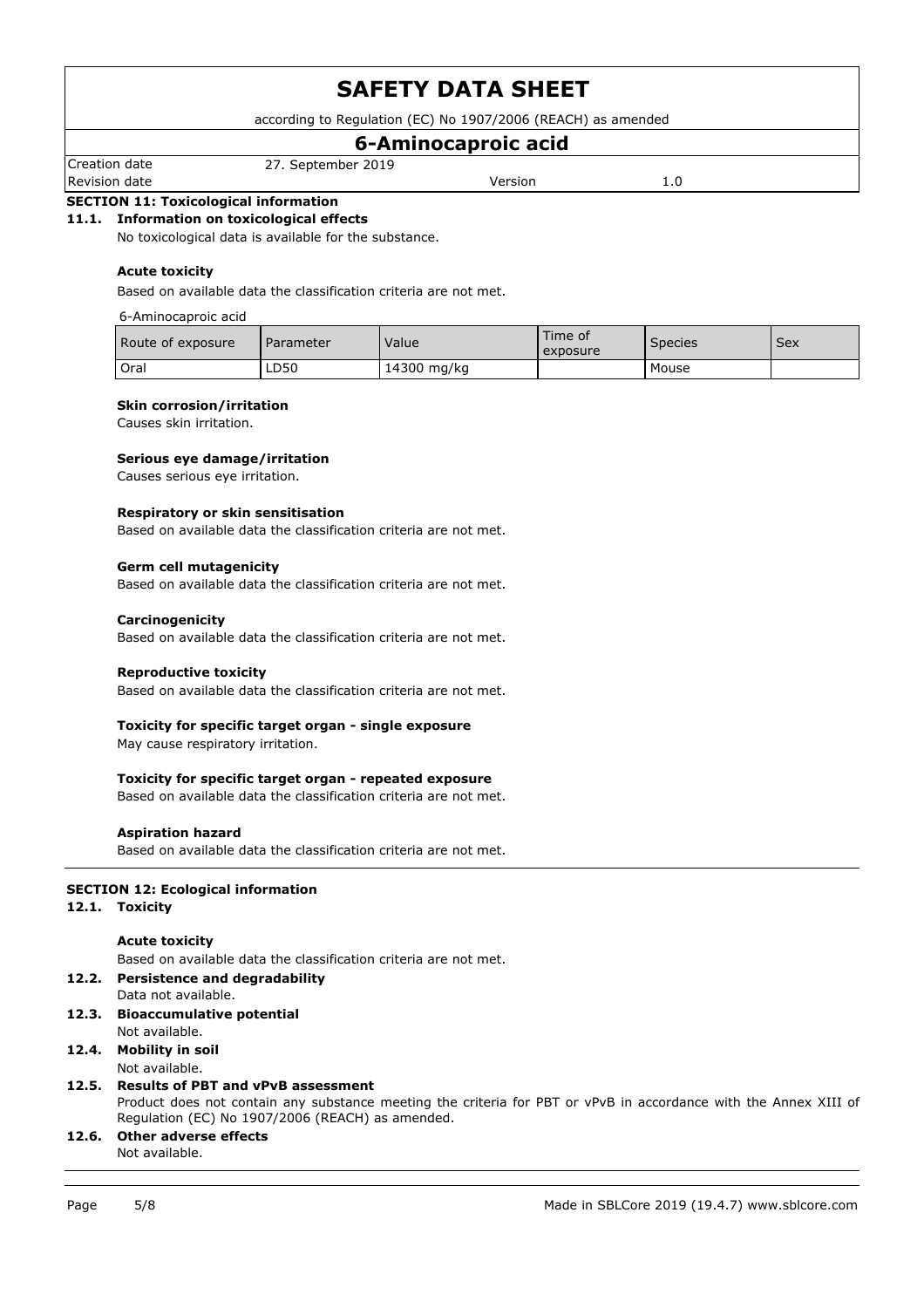according to Regulation (EC) No 1907/2006 (REACH) as amended

## **6-Aminocaproic acid**

Creation date 27. September 2019 Revision date and the Version of the Version of the Version of the Version of the Version of the Version of the Version of the Version of the Version of the Version of the Version of the Version of the Version of the Versi

## **SECTION 13: Disposal considerations**

### **13.1. Waste treatment methods**

Hazard of environmental contamination; dispose of the waste in accordance with the local and/or national regulations. Proceed in accordance with valid regulations on waste disposal. Any unused product and contaminated packaging should be put in labelled containers for waste collection and submitted for disposal to a person authorised for waste removal (a specialized company) that is entitled for such activity. Do not empty unused product in drainage systems. The product must not be disposed of with municipal waste. Empty containers may be used at waste incinerators to produce energy or deposited in a dump with appropriate classification. Perfectly cleaned containers can be submitted for recycling.

## **Waste management legislation**

Directive 2008/98/EC of the European Parliament and of the Council of 19 November 2008 on waste, as amended. Decision 2000/532/EC establishing a list of wastes, as amended.

### **SECTION 14: Transport information**

- **14.1. UN number**
- Not subject to ADR
- **14.2. UN proper shipping name** not available
- **14.3. Transport hazard class(es)** not available
- **14.4. Packing group** not available
- **14.5. Environmental hazards** not available
- **14.6. Special precautions for user** Reference in the Sections 4 to 8.
- **14.7. Transport in bulk according to Annex II of Marpol and the IBC Code** not available

### **SECTION 15: Regulatory information**

## **15.1. Safety, health and environmental regulations/legislation specific for the substance or mixture**

Regulation (EC) No. 1907/2006 of the European Parliament and of the Council of 18th December 2006 concerning the Registration, Evaluation, Authorisation and Restriction of Chemicals (REACH), establishing the European Chemicals Agency, amending Directive 1999/45/EC and repealing Council Regulation (EEC) No. 793/93 and Commission Regulation (EC) No. 1488/94 as well as Council Directive 76/769/EEC and Commission Directives 91/155/EEC, 93/67/EEC, 93/105/EC and 2000/21/EC, as amended. Regulation (EC) No. 1272/2008 of the European Parliament and of the Council of 16th December 2008 on classification, labelling and packaging of substances and mixtures, amending and repealing Directives 67/548/EEC and 1999/45/EC, and amending Regulation (EC) No. 1907/2006, as amended.

## **15.2. Chemical safety assessment**

not available

## **SECTION 16: Other information**

| A list of standard risk phrases used in the safety data sheet |                                                                                                                                     |  |  |  |  |  |  |  |  |
|---------------------------------------------------------------|-------------------------------------------------------------------------------------------------------------------------------------|--|--|--|--|--|--|--|--|
| H315                                                          | Causes skin irritation.                                                                                                             |  |  |  |  |  |  |  |  |
| H319                                                          | Causes serious eye irritation.                                                                                                      |  |  |  |  |  |  |  |  |
| H335                                                          | May cause respiratory irritation.                                                                                                   |  |  |  |  |  |  |  |  |
|                                                               | Guidelines for safe handling used in the safety data sheet                                                                          |  |  |  |  |  |  |  |  |
| P261                                                          | Avoid breathing dust.                                                                                                               |  |  |  |  |  |  |  |  |
| P305+P351+P338                                                | IF IN EYES: Rinse cautiously with water for several minutes. Remove contact lenses, if<br>present and easy to do. Continue rinsing. |  |  |  |  |  |  |  |  |
| Other important information about human health protection     |                                                                                                                                     |  |  |  |  |  |  |  |  |

The product must not be - unless specifically approved by the manufacturer/importer - used for purposes other than as per the Section 1. The user is responsible for adherence to all related health protection regulations.

### **Key to abbreviations and acronyms used in the safety data sheet**

ADR European agreement concerning the international carriage of dangerous goods by road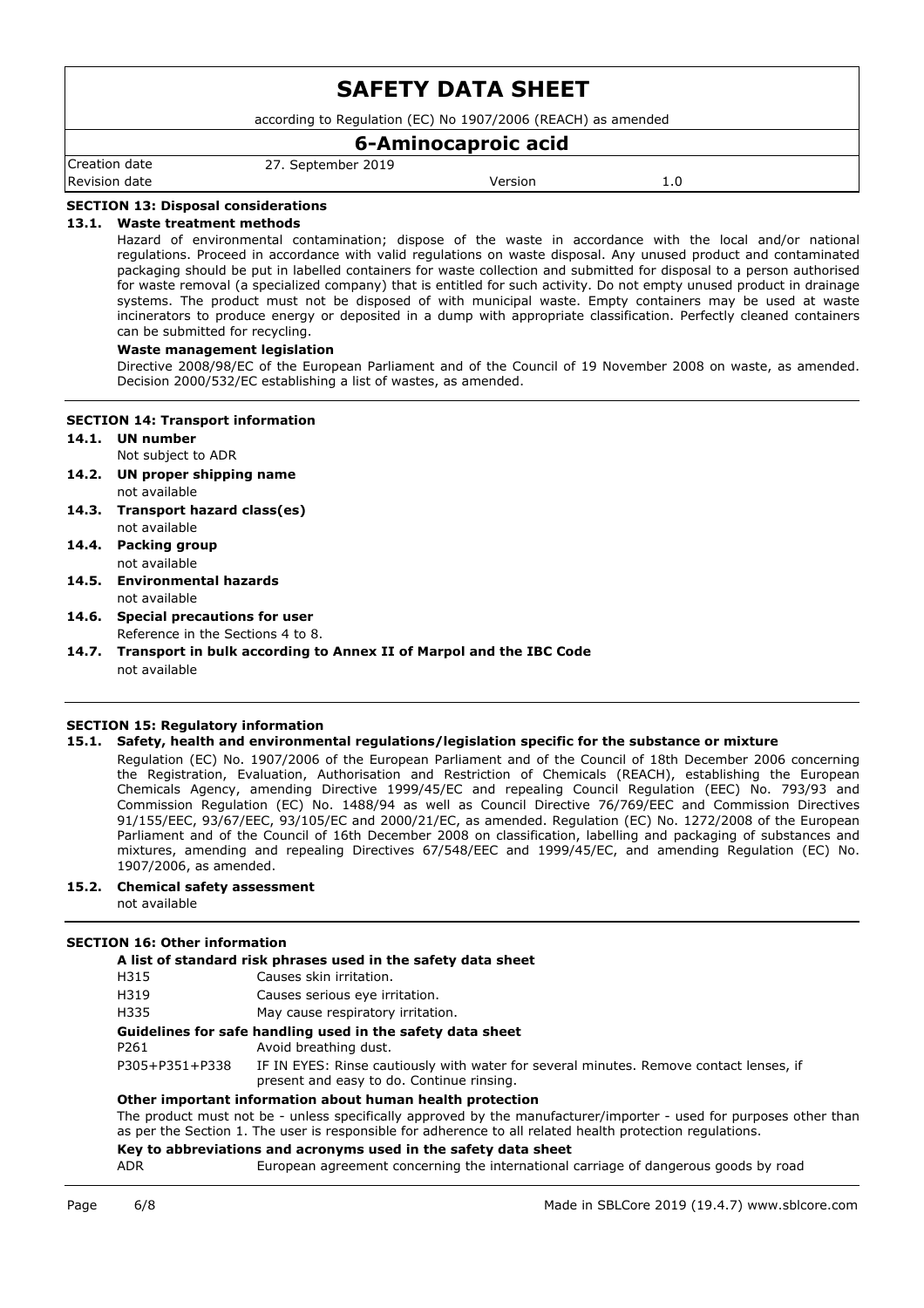Creation date 27. September 2019 Revision date and the Version of the Version of the Version of the Version of the Version of the Version of the Version of the Version of the Version of the Version of the Version of the Version of the Version of the Versi **SAFETY DATA SHEET** according to Regulation (EC) No 1907/2006 (REACH) as amended **6-Aminocaproic acid** BCF Bioconcentration Factor CAS Chemical Abstracts Service CLP Regulation (EC) No 1272/2008 on classification, labelling and packaging of substance and mixtures DNEL Derived no-effect level EC Identification code for each substance listed in EINECS EC50 Concentration of a substance when it is affected 50% of the population EINECS European Inventory of Existing Commercial Chemical Substances EmS Emergency plan EU European Union IATA International Air Transport Association IBC International Code For The Construction And Equipment of Ships Carrying Dangerous Chemicals IC50 Concentration causing 50% blockade ICAO International Civil Aviation Organization IMDG International Maritime Dangerous Goods INCI International Nomenclature of Cosmetic Ingredients ISO International Organization for Standardization IUPAC International Union of Pure and Applied Chemistry LC50 Lethal concentration of a substance in which it can be expected death of 50% of the population LD50 Lethal dose of a substance in which it can be expected death of 50% of the population LOAEC Lowest observed adverse effect concentration LOAEL Lowest observed adverse effect level log Kow Octanol-water partition coefficient MARPOL **International Convention for the Prevention of Pollution From Ships** NOAEC No observed adverse effect concentration NOAEL No observed adverse effect level NOEC No observed effect concentration NOEL No observed effect level OEL Occupational Exposure Limits PBT Persistent, Bioaccumulative and Toxic PNEC Predicted no-effect concentration ppm Parts per million REACH Registration, Evaluation, Authorisation and Restriction of Chemicals RID Agreement on the transport of dangerous goods by rail UN Four-figure identification number of the substance or article taken from the UN Model Regulations UVCB Substances of unknown or variable composition, complex reaction products or biological materials VOC Volatile organic compounds vPvB Very Persistent and very Bioaccumulative Eye Irrit. Eye irritation Skin Irrit. Skin irritation STOT SE Specific target organ toxicity - single exposure **Training guidelines**

Inform the personnel about the recommended ways of use, mandatory protective equipment, first aid and prohibited ways of handling the product.

### **Recommended restrictions of use**

not available

**Information about data sources used to compile the Safety Data Sheet**